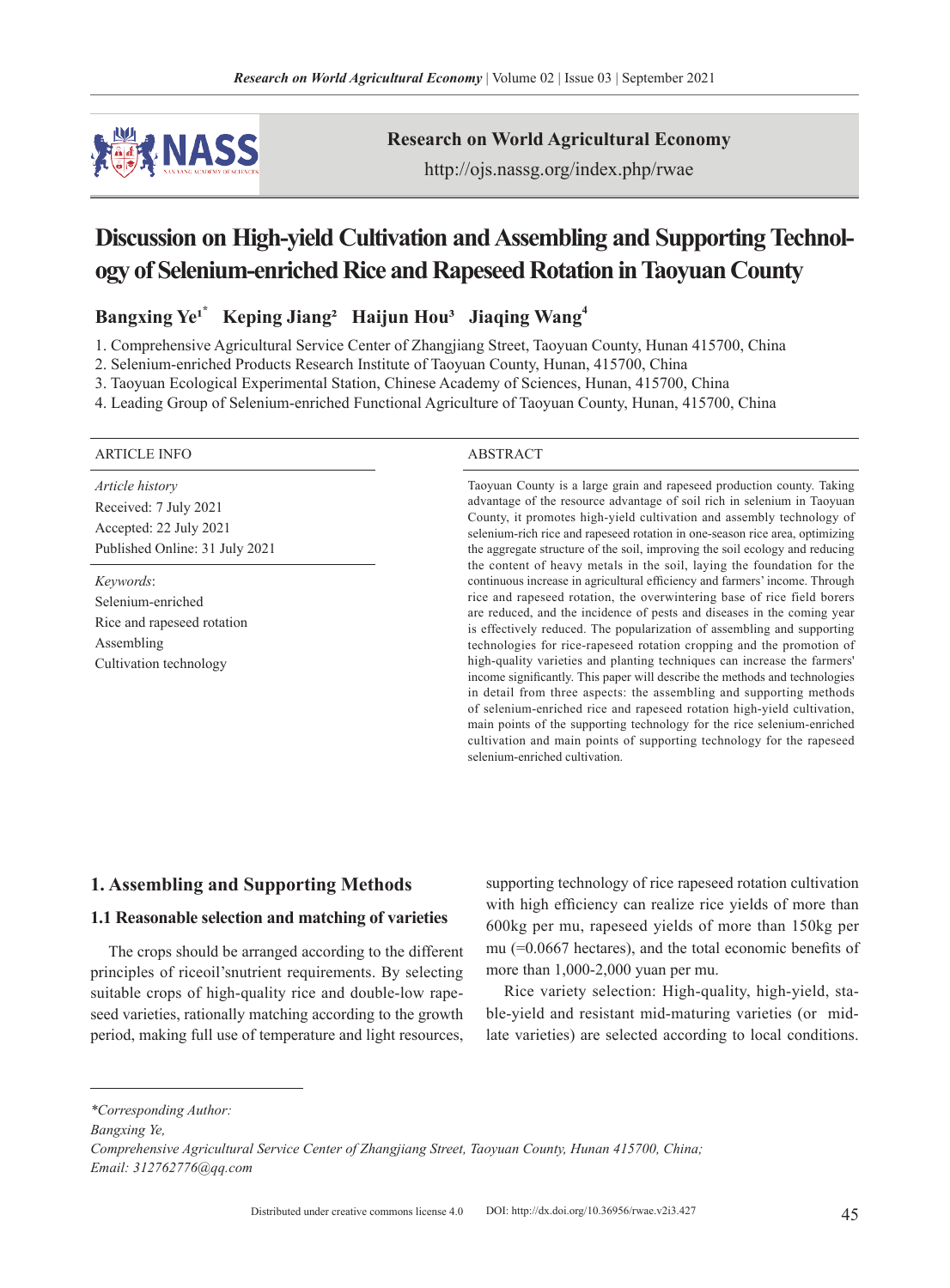Varieties that have passed the certification and have good rice quality, high and stable yield, suitable growth period, and strong resistance to diseases and insects should be selected, such as: Yueliangyou 2646, Hezhongxiang No. 2, Kexiang No. 2, Jingliangyou 1377, Longjingyou 1195, Jingliangyou 5438, Gongxiangyoulongsi.

Rapeseed variety selection: Double-low rapeseed varieties with strong lodging resistance, antibacterial nuclear disease, high yield and high oil yield are selected, such as, Jingyou 99, Xiangza You 631, Xiangza You 518, Sunshine 2009, Huayouza 62, and coated seeds to achieve effective prevention and control of pieris rapae, aphids and diseases in the early stage of seedling.

#### **1.2 Fertilizer formulation on demand**

The strategy of using organic fertilizers instead of some chemical fertilizers, and the fertilization principles of reducing nitrogen, controlling phosphorus, stabilizing potassium and replenishing micro-fertilizers should be adhered to. Organic nitrogen should account for more than 50% of the total nitrogen application. Organic fertilizers can be green manure, straw, marsh manure, cake fertilizer, livestock and poultry manure and commercial organic fertilizer. The fertilization ratio of nitrogen fertilizer, phosphate fertilizer and potassium fertilizer for rice is 2:1:3, and attention should be paid to the application of micro-fertilizer on the leaf surface. Rapeseed fertilization should be based on the principles of sufficient base fertilizer, early seedling fertilizer, stable moss fertilizer, and appropriate flower fertilizer, and scientific fertilization. Fertilizers should comply with NY/T394-2000 regulations, and the use of chemical fertilizers, biological fertilizers, organic fertilizers and mineral fertilizers that have not been registered by the national or provincial agricultural department is prohibited.

#### **1.3 Appropriate mixing of pesticides**

Pesticides in appropriate amounts should be used at the right time, and green technology of prevention and control of plant diseases and insect pests should be adopted, such as agricultural prevention and control, biological control, and physical and chemical trapping. The use of chemical pesticides should be in accordance with NY/T393, to control the use of chemical pesticides and the safety interval, and it should pay attention to reasonable mixing, rotation and alternate use of pesticides to overcome or delay the emergence and development of the drug resistance of pests and diseases. Chemical pesticides should be implemented adhering to the accurate requirements for the standards, selections, periods, amount and methods.

#### **1.4 Scientific water transfer method**

Water controlling irrigation. Generally, the irrigation depth is about 2cm each time, and the time for the rice field exposed should be increased as much as possible. The field should not crack in other periods except the sundried period.

Lightly sun light several times in advance. When the number of seedlings in the field reaches about 80% of the planned ear number, the field will be dried. When the rice field edge is slightly cracked, and the middle of the field is not sunk for feet, the field will be irrigated with a small amount water, maintaining the crack not widened and the soil not soften, with repeated times dried. Moist irrigation will be conducted when the young ear differentiation period begins, and water retention is the main thing from inverting 2 leaf tip stage to heading and flowering, and the moisturization is the main during the rice filling period.

Deep water temperature adjustment. In the case of high temperature during the rice filling period, the temperature can be adjusted by irrigating deep water of more than 10cm.

Generally, the water is cut off 7 days before harvest to ensure the soil moisture of the mechanized harvest of rice and the whole seedlings of rape.

# **2. Main Points of the Supporting Technology for the Selenium-enriched Cultivation of One Season Rice**

#### **2.1 Seed treatment and seed quantity**

The rice seeds are sterilized and soaked, and the germination is accelerated until the breasts are broken, and the seeds are treated with 15% paclobutrazol wettable powder before sowing. The seeds are pretreated according to the standard of one catty (0.5 kg) of seeds, one gram of paclobutrazol, one (50 g) clear water, stack for one hour, (floppy disk seedling rice should not be treated with paclobutrazol).

The seeding amount per mu for direct seeding of hybrid species in field is 1.5 kg, and that for transplanting or floppy disk seeding is 1.0 kg.

#### **2.2 Field improvement**

After a certain amount of basefertilizer is applied, a rotary tiller is used to rotatably harrow the field, generally twice. The spreading rice field shall be divided into compartments, the width of which is about 3m, and the depth about 25-30cm. A "tic-tac-toe"-shaped waist ditch should be opened for the larger sowing field, and a "cross" waist ditch should be opened for the smaller field, and the waist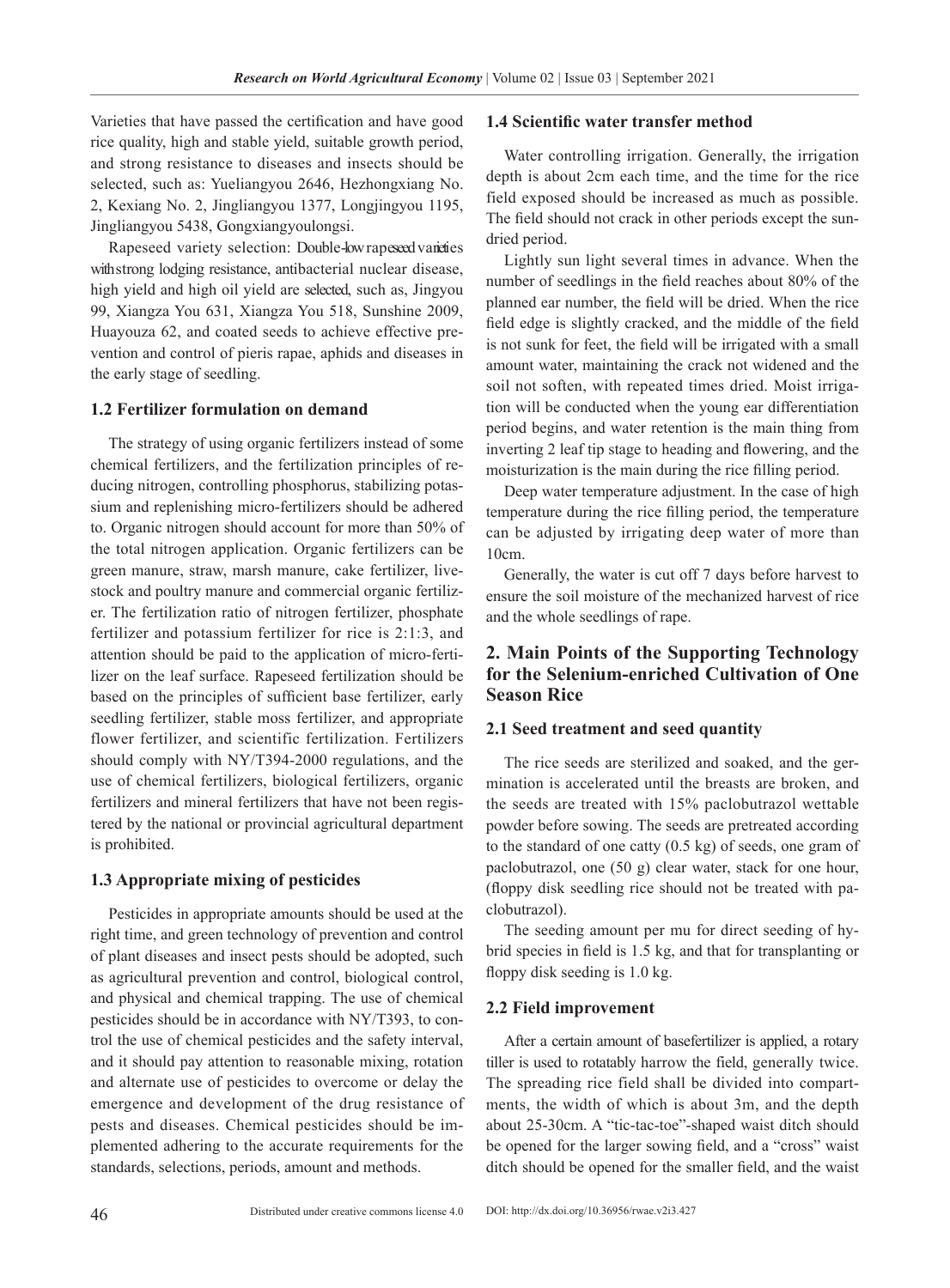ditches are 35-40cm deep. Ditches around the field are opened with a depth of 30-35cm.

# **2.3 Reasonable dense planting**

Seedling and plot transplanting densities are as follows: hybrid rice 23.3×26.6 cm or 30.0×20.0 cm, two grains per stump, to ensure that the effective panicle number per mu paddy field is 200,000-220,000.

# **2.4 Fertilizer and water management**

In rotary tillage, 80 kg of selenium-enriched bio-organic compound fertilizer is applied as base fertilizer per mu of field.

In the rice seedling stage (2-3 leaf stage), 2.5-3 kg of urea is sprayed per mu to extract seedlings.

In the rice seedling stage (4-5 leaf stage), microfertilizer is applied on the leaves. The selenium-enriched foliar fertilizer  $1g +$  plant tonic  $40g +$  brown sugar  $75g +$  urea 50g are made into a 15 kg aqueous solution, which is sprayed 15 kg per mu. And spray 6-7.5 kg of urea per mu to promote tillering.

At the end of tillering of rice, after drying the field and re-watering, strong fertilizers are applied according to the color of the seedlings.

At the beginning of rice heading, micro-fertilizer is applied on the leaves. Selenium-enriched foliar fertilizer  $1g +$  plant strengthening agent  $40g +$  brown sugar  $75g +$ urea  $50g +$ salt  $40g + 20%$  benzyl prochloraz  $15g$  (5% difenoconazole  $+ 15\%$  prochloraz, a kind of high efficiency, broad spectrum and low toxicity fungicide with multiple effects on various diseases) is formulated into a 15 kg aqueous solution, which is sprayed with 30 kg per mu.

At the early stage of rice filling, the 15 kg of aqueous solution made of 1g of selenium-enriched foliar fertilizer, 40g of plant strengthening agent, 40g potassium dihydrogen phosphate and 40g of salt and 20% of benzyl ▪ prochloraz is sprayed 30 kg per mu. Strong growth of grass seedlings in the early stage (no wind-growing seedlings), stable growth in the mid-term and no premature senescence in the late stage will be ensured through scientific fertilization. The leaves will be green, and seeds will be yellow with good color fading, achieving the goal of stable and high yield.

#### **2.5 Disease and pest control**

The comprehensive measures such as physical and chemical trapping and biochemical control are adopted to prevent and control diseases and insect pests, with prevention as the main, treatment as a supplement, and a combination of prevention and control. High-efficiency, low-toxicity, and low-residue pesticides are choosed, without the use of high-toxicity, high-residue pesticides and other banned pesticides. Attention should be paid to the prevention and control of three insects and four diseases (three insects: rice leaf roller, second and third generation stem borer and rice planthopper) (four diseases: sheath blight, rice blast, bacterial blight and rice smut).

# **2.6 Field plowing and improvement**

After harvesting, the "three ditches" (circle ditch, waist ditch and box ditch) and ridges should be opened in time ready for rapeseed transplanting (direct seeding).

# **3. Main Points of Supporting Technology for the Rapeseed Selenium-enriched Cultivation**

# **3.1 Enough preparation of seedbed**

0.12 mu seedbeds are needed one mu of rapeseed transplanting field, and 1.5-2kg of selenium-enriched organic compound fertilizers will be applied for deep soil preparation.

# **3.2 Timely sowing**

The direct seeding time is September 15th to 20th, 200g per acre of field will be used for direct seeding, with thin and even sowing.

The seedlings will be transplanted from August 28th to September 8th, 30g of field seeds will be transplanted per mu. Thin and even sowing should be insisted. After sowing, dilute manure water is spread to cover the fire soil ash, and no seeds will be seen.

# **3.3 Seedbed management**

The germination of seeds after sowing should be paid attention to, and the seedbed moist should be kept for the seedlings emergence.

Aphids, cabbage caterpillars, jumping beetles and ape leaf insects should be controlled, and damping-off in rainy days should be prevented.

Weeds should be removed, thinning seedlings should be well grasped, with seedlings retained, and about 50 strong seedlings should evenly be reserved per square meter

Selenium should be supplemented to control seedlings. When the rapeseed seedlings grow to 5-6 leaves, each back tube water (15kg) + paclobutrazol 1g (to prevent high-footed seedlings) + selenium-enriched foliar fertilizer 1g (to supplement selenium)  $+$  plant strengthening agent 1g (to promote photosynthesis) + pesticides.

Application method: the agent should be spayed when